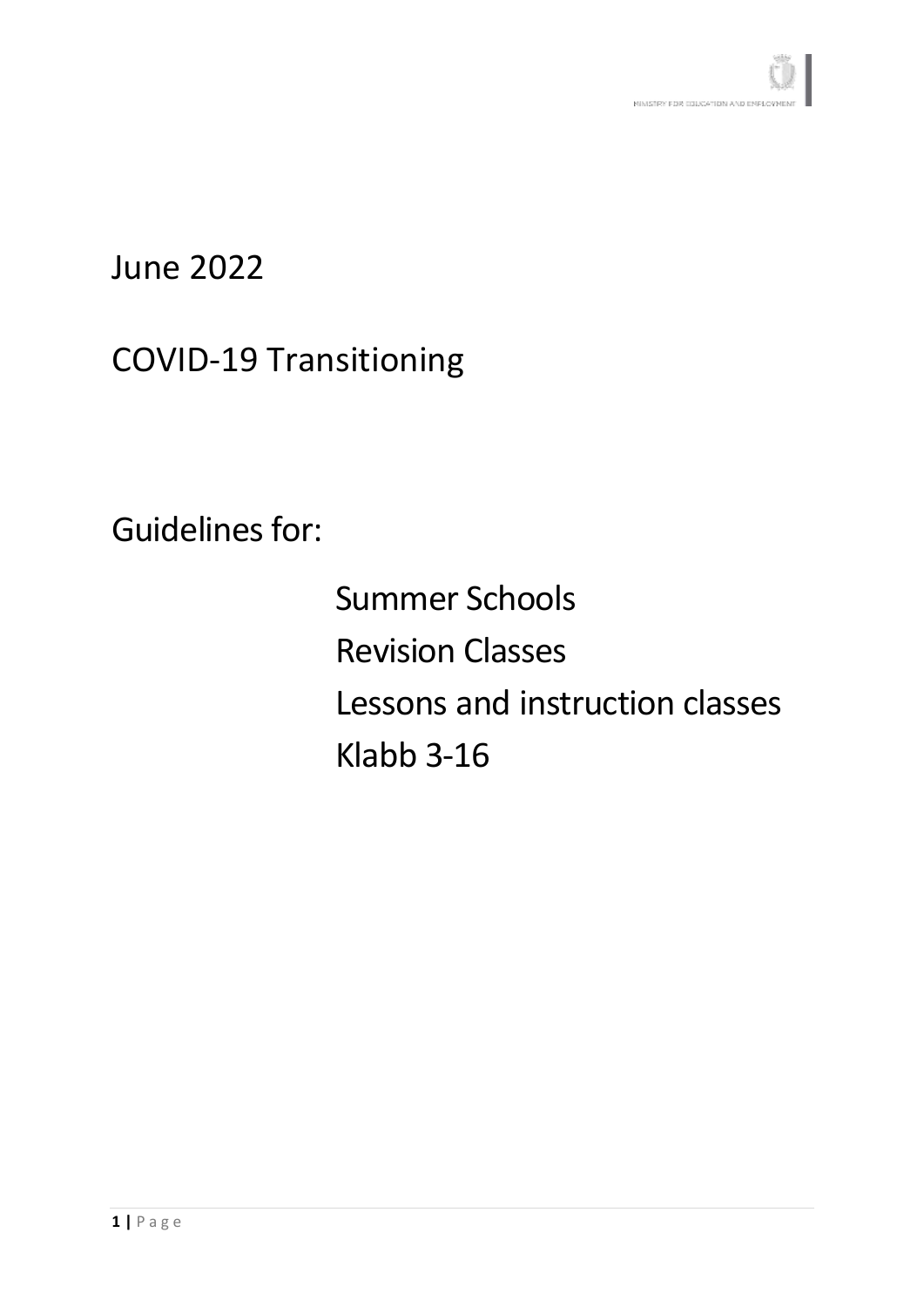# Contents

| SEC Revision Classes / Classroom-based Summer Learning  Error! Bookmark not defined. |  |
|--------------------------------------------------------------------------------------|--|
|                                                                                      |  |
|                                                                                      |  |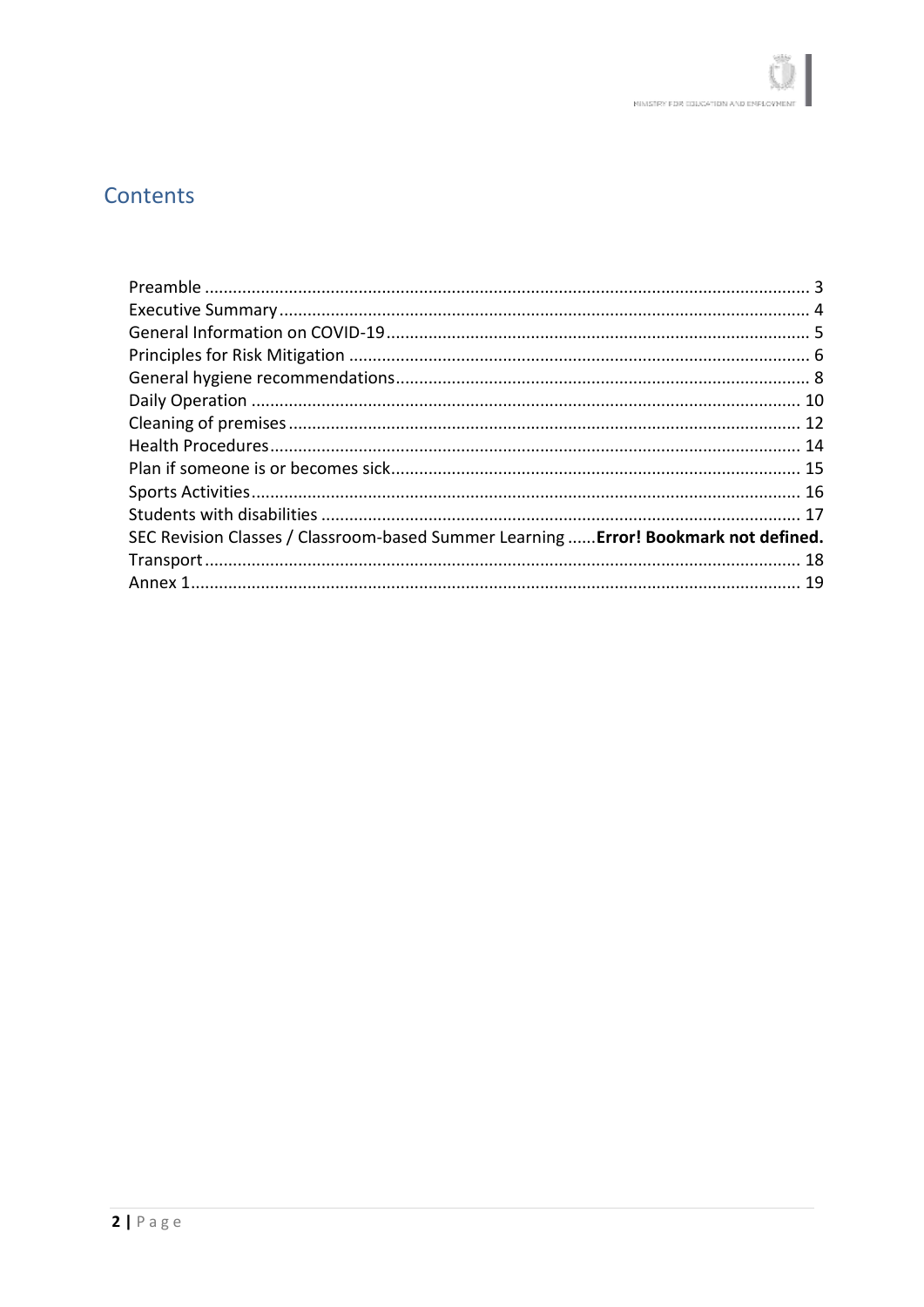### <span id="page-2-0"></span>Preamble

These guidelines are applicable to summer schools, Klabb 3-16, SEC Revision Classes and any other instruction lessons or classes to be held in summer 2022 and are being referred to in the document as 'School/s'. Each institution should adapt these guidelines according to its specific setup and in line with other guidelines as issued from time to time by the Public Health authorities.

**These guidelines are meant to mitigate, as much as possible, against the transmission of COVID-19. Although the risk of infection is reduced, it can never be completely eliminated. Parents/guardians and students need to understand that a risk of transmission will still exist even if these guidelines are rigorously followed and implemented.**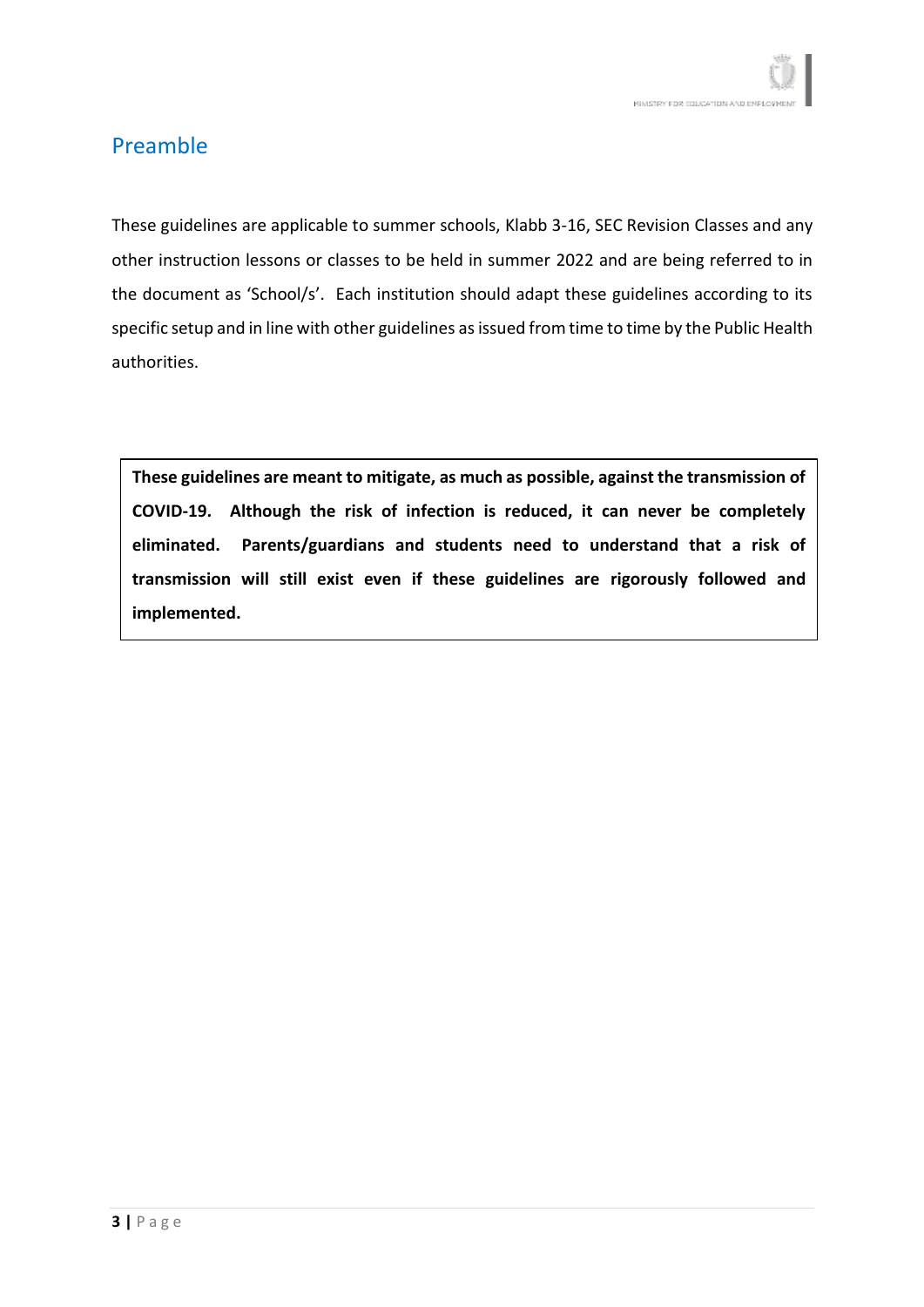#### <span id="page-3-0"></span>Executive Summary

- 1. The smaller the cohort size for in-person learning, the lower the risk to students, staff, and their families. Schools are advised to keep the size of each bubble or cohort as small as is feasible.
- 2. Mixing of students of different clusters should be avoided, where this is feasible.
- 3. Persons should try to maintain an adequate physical distance from one another when interacting, where this is feasible.
- 4. It is no longer mandatory to wear a mask in schools. However, individuals are free to make their own assessment of risk for themselves and for their children given that evidence to date still shows that wearing a mask is an effective means of preventing viral spread to others in conjunction with maintaining an adequate physical distance from others. As yet, there is no evidence that face shields are effective as source control or protection from respiratory droplets as masks thus, masks should be used.
- 5. It is recommended that, if possible, staff attend the staff room at staggered times to avoid crowding together. Taking one's break outdoors is better than indoors, a ventilated indoor room is better than one which has no air circulation. If a system of 'hot desking' is in operation, each person should be responsible to clean the surfaces and shared electronics with suitable agents before and after use.
- 6. Having a room with adequate ventilation at all times is vital and important. Windows should be kept open where possible.
- 7. Recommend shorter duration of lessons to reduce accumulating exposure between students.
- 8. Enforce the policy of staying home if unwell for both students and staff members.
- 9. All medical, educational and other activities should take place keeping basic mitigation measures in mind - physical distancing and using outdoors where possible/ensure adequate ventilation.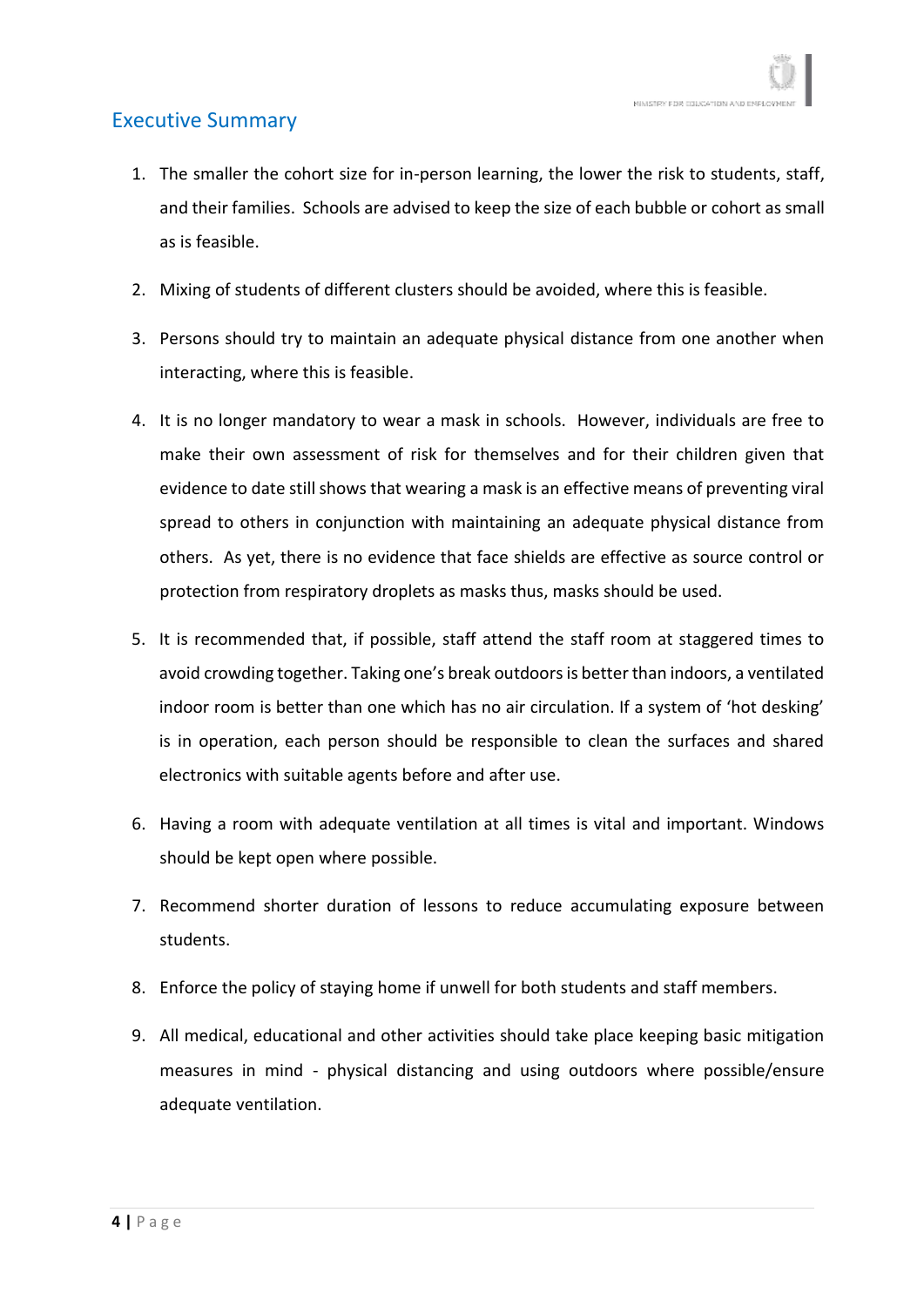### <span id="page-4-0"></span>General Information on COVID-19

The virus which causes COVID-19 disease can be spread through droplets from a sick person or on contact (by touch). Viral particles may also remain suspended in the air (aerosols). COVID-19 disease often presents with coughing or sneezing which release droplets of infected fluid. Most of these droplets can fall on nearby surfaces and objects - such as desks, tables, machinery, equipment, floors, walls, clothes, or telephones. People can contract COVID-19 by touching contaminated surfaces or objects – and then touching their eyes, nose, or mouth. By being less than two meters away from a person with COVID-19, one can contract the disease by breathing in droplets coughed out or exhaled by them. One can also inhale aerosolized viral particles if one occupies the same room as a person with COVID-19 for a period of time, even if a distance of more than two meters is maintained at all times.

The most common symptoms of coronavirus include cough, fever, shortness of breath, tiredness, sore throat, runny / blocked nose, headache, muscle pain, diarrhea, or vomiting. Most persons infected with COVID-19 experience mild symptoms and recover. However, some go on to experience more serious illness and may require hospital care. Risk of serious illness increases with age. People with weakened immune systems and people with conditions such as diabetes, heart and lung disease are also more vulnerable to serious illness.

Persons who develop any of these symptoms, even if mild, are to stay at home and book a swab test. Tests can be booked online through https://covidtest.gov.mt/ or by calling the Covid-19 Helpline on 111 or (+356) 21324086 or through the private sector. For more information, seek guidance on www.covid19health.gov.mt. Should symptoms persist or worsen, they should contact their doctor.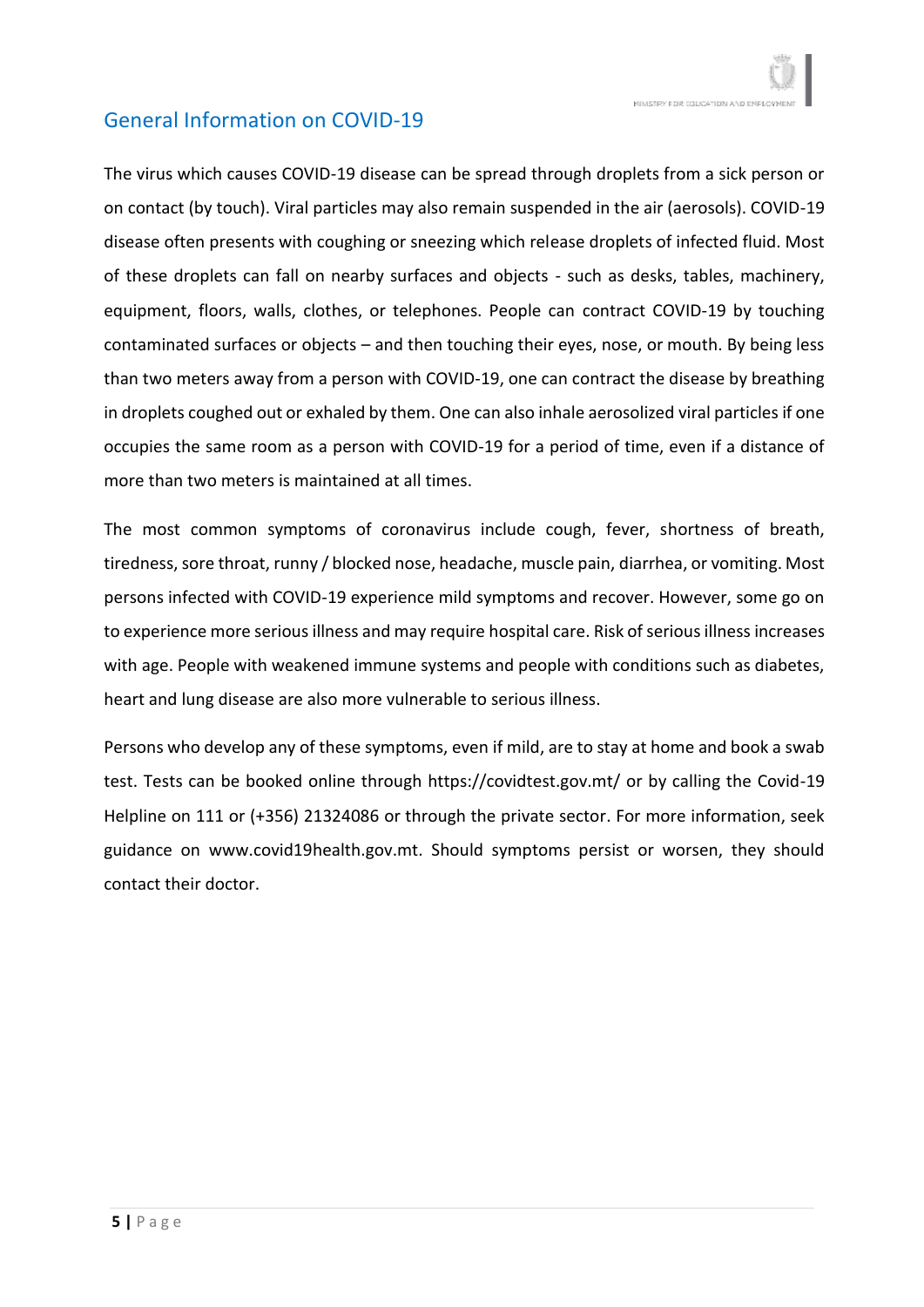### <span id="page-5-0"></span>Principles for Risk Mitigation

#### *Physical distancing*

This is considered the main measure which mitigates against viral transmission. Maintaining adequate spacing between persons is one of the main mitigating measures. Methods for implementing this measure include adequate distance between desks, students and staff, placing the least number of students possible in each classroom to create more space in a classroom, staggering class times, breaks and lunch times, and spending more time outdoors where feasible.

#### *Cohorting / Social bubbles*

Keeping the same group of children and educators together for the duration of the school activity including lessons, mealtimes and activity breaks constitutes cohorting.

Risk is cumulative and proportional to the number of students in the 'social bubble'. A higher number of interactions is considered to have an increased risk of contagion. Students at a decreased physical distance also pose an increased risk. The length of time in a closed indoor setting is considered to pose a higher risk compared to an outdoor activity.

Keeping students from different cohorts from mixing is critical since otherwise the concept of social 'bubbles' would be defeated, and the risk of contagion increases proportionately to the size of the cohorts which have mixed. For this measure to be effective, the composition of the 'bubbles' or 'clusters' need to remain as constant as possible throughout the day. Wherever possible and feasible, students and staff must remain within the same classroom/cluster/group, which composition should remain constant.

#### *Wearing of Masks*

It is not mandatory to wear a mask in schools. However, individuals are free to make their own assessment of risk for themselves and for their children given that evidence to date still shows that wearing a mask is an effective means of preventing viral spread to others in conjunction with maintaining an adequate physical distance from others. As yet, there is no evidence that face shields are effective as source control or protection from respiratory droplets as masks thus, masks should be used.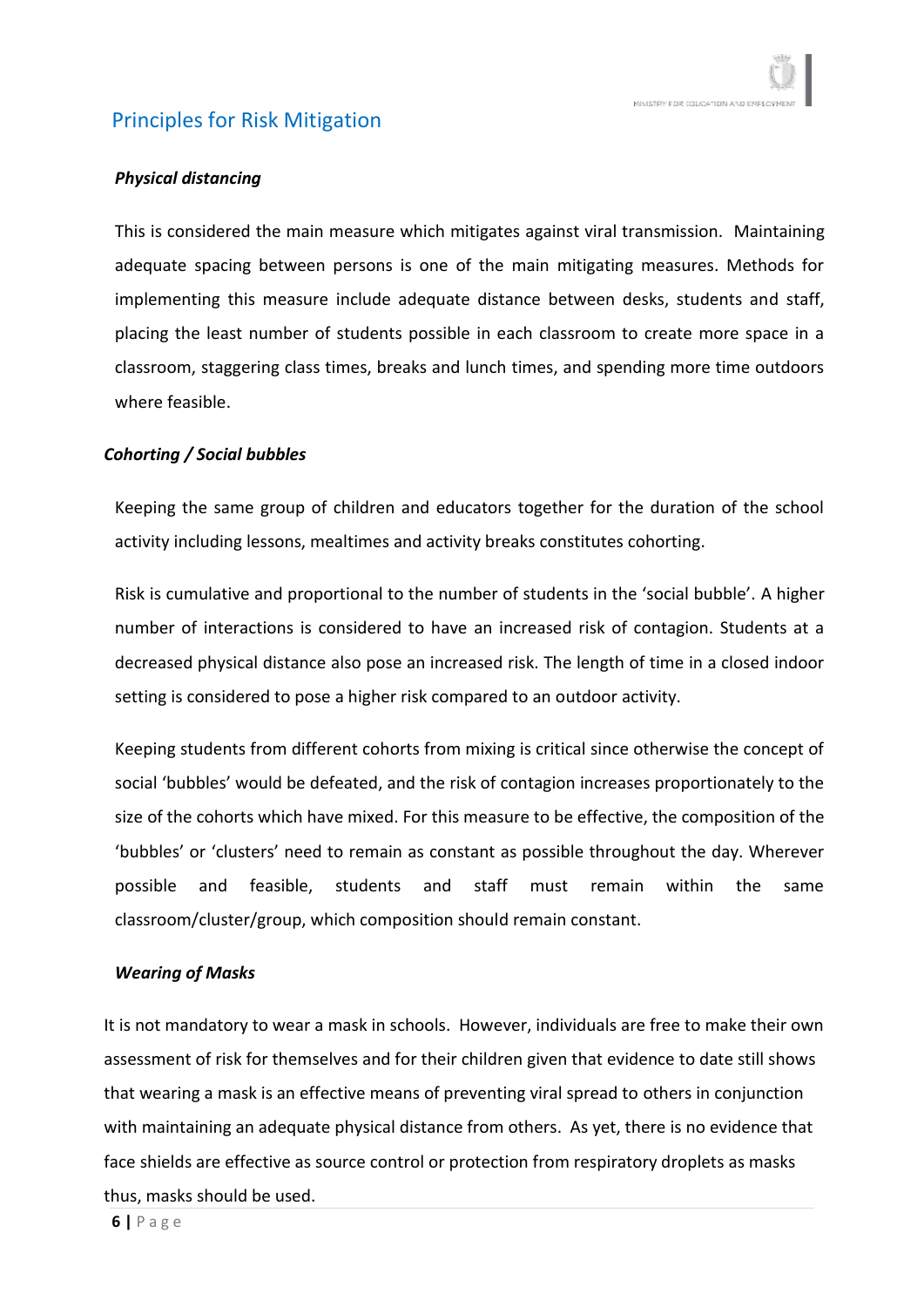#### *Ventilation:*

Proper indoor ventilation is essential. In order to ensure adequate circulation of air, and to reduce the level of pathogens in the air, windows and/or doors should be kept open throughout the day to allow for cross ventilation.

#### *Air-conditioning:*

<span id="page-6-0"></span>If air-conditioning is to be used, this should be used in accordance with the guidelines issued by the relevant authorities<sup>1</sup>. Filters should always be cleaned well and maintained properly. Frequency of cleaning depends on necessity. In case extractors are used, these must be thoroughly cleaned at least weekly.

<sup>1</sup> Guidance on Air conditioning: https://deputyprimeminister.gov.mt/en/health-promotion/covid-

**<sup>7</sup> |** P a g e 19/Documents/Air%20conditioning%20and%20ventilation%20systems%20-V2%2002%20May%202020.pdf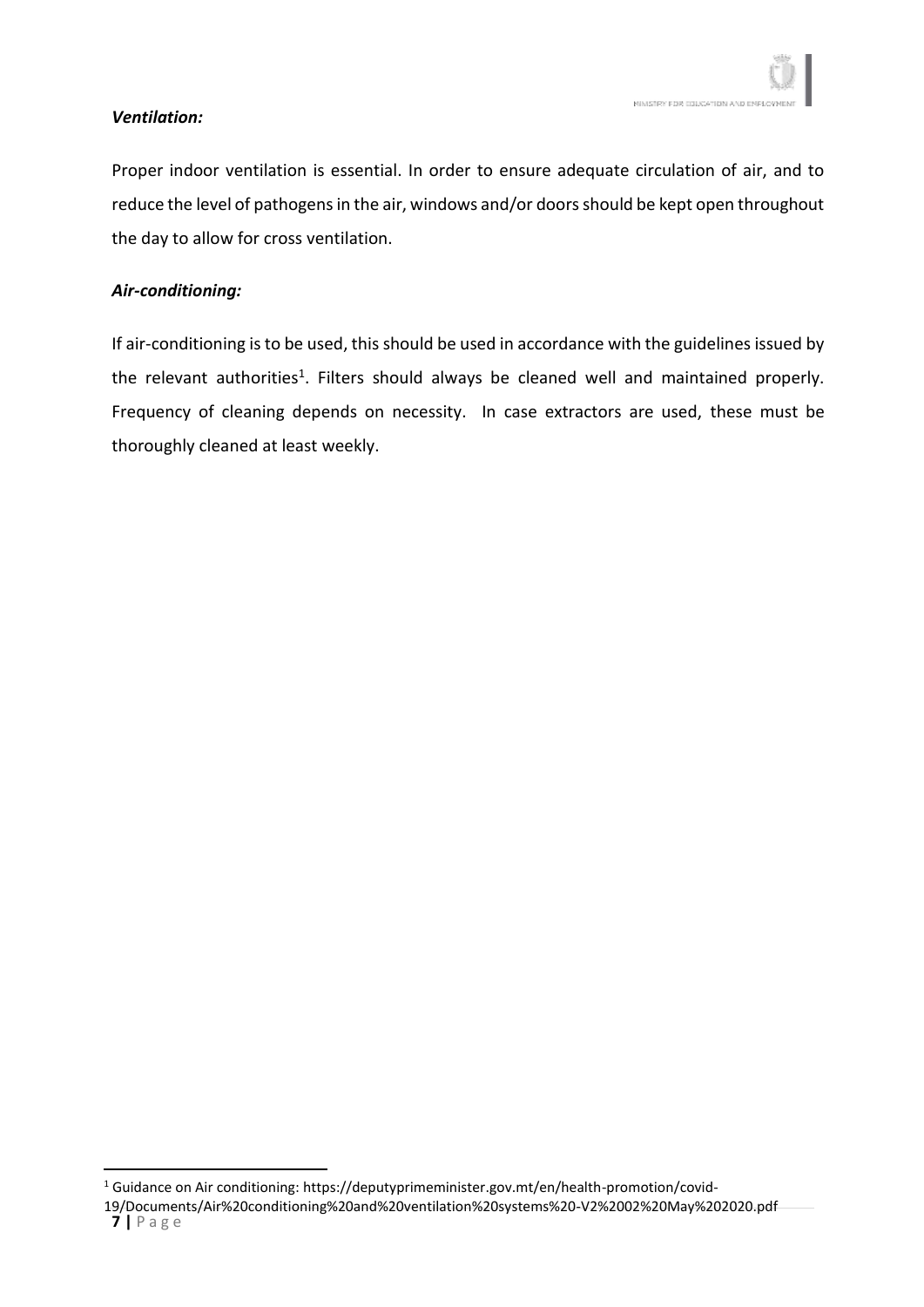### General hygiene recommendations

- $\checkmark$  Personal sanitising products for students are to be supplied by parents/guardians and are to be brought to school daily.
- $\checkmark$  Avoid unnecessary touching, hugging, or shaking hands between members of the staff and students
- $\checkmark$  Avoid, as much as possible and depending on the case, unnecessary physical contact with children
- $\checkmark$  Hand hygiene: wash hands with soap and water regularly and carefully for at least 20 seconds (posters of correct handwashing with visuals should be attached in kitchens and bathrooms). Where water and soap are not immediately available, use hand sanitizer. Washing of hands and use of sanitisers at the School shall be rigorously monitored and performed at regular intervals.
- $\checkmark$  Care should be taken to ensure that use of sanitiser is supervised particularly when this involves younger children.
- $\checkmark$  If possible, do not touch the face, especially the mucous membranes, with your hands, i.e. do not touch the mouth, eyes, and nose
- $\checkmark$  If possible, do not touch publicly accessible objects such as door handles or elevator buttons with your full hand or fingers,
- $\checkmark$  It is recommended that, if possible, staff attend the staff room at staggered times. It is important that the cumulative time a staff member spends in the staff room in the presence of other persons is reduced to the barest minimum (ideally less than two hour per day), whilst always maintaining an adequate physical distance from others at all times.
- $\checkmark$  Sneezing/coughing should be in disposable tissues, which are then disposed of immediately in a closed and lined bin or one which is regularly cleaned. If a tissue is not available sneeze/cough into flexed elbow. Keep the greatest possible distance when coughing or sneezing; it is best to turn away.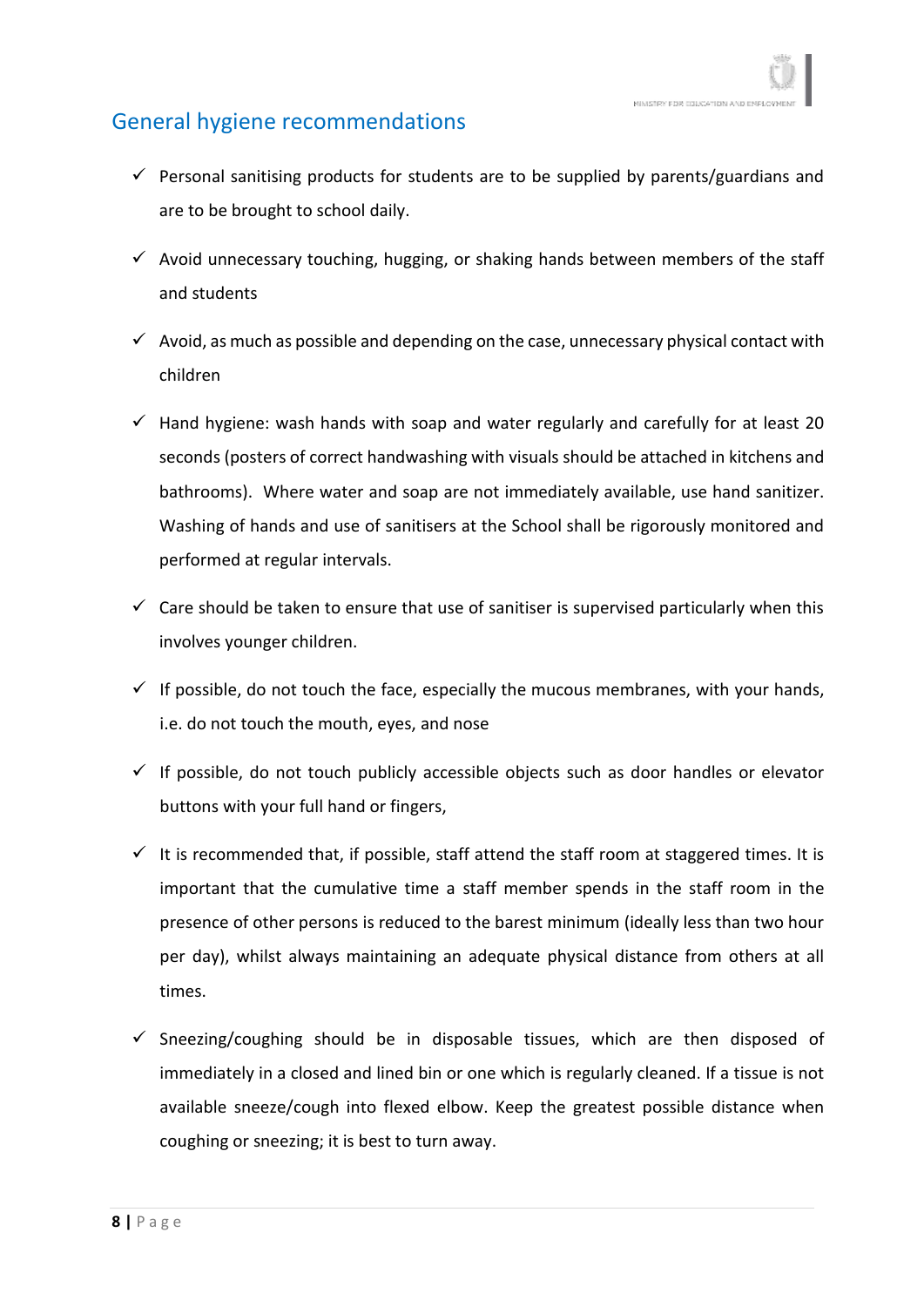

✓ Frequent hand washing with soap and water for at least 20 seconds, and sneezing or coughing in sleeves, by staff, are strongly recommended in order to guide students under their care to get used to these practices also by modelling good practices.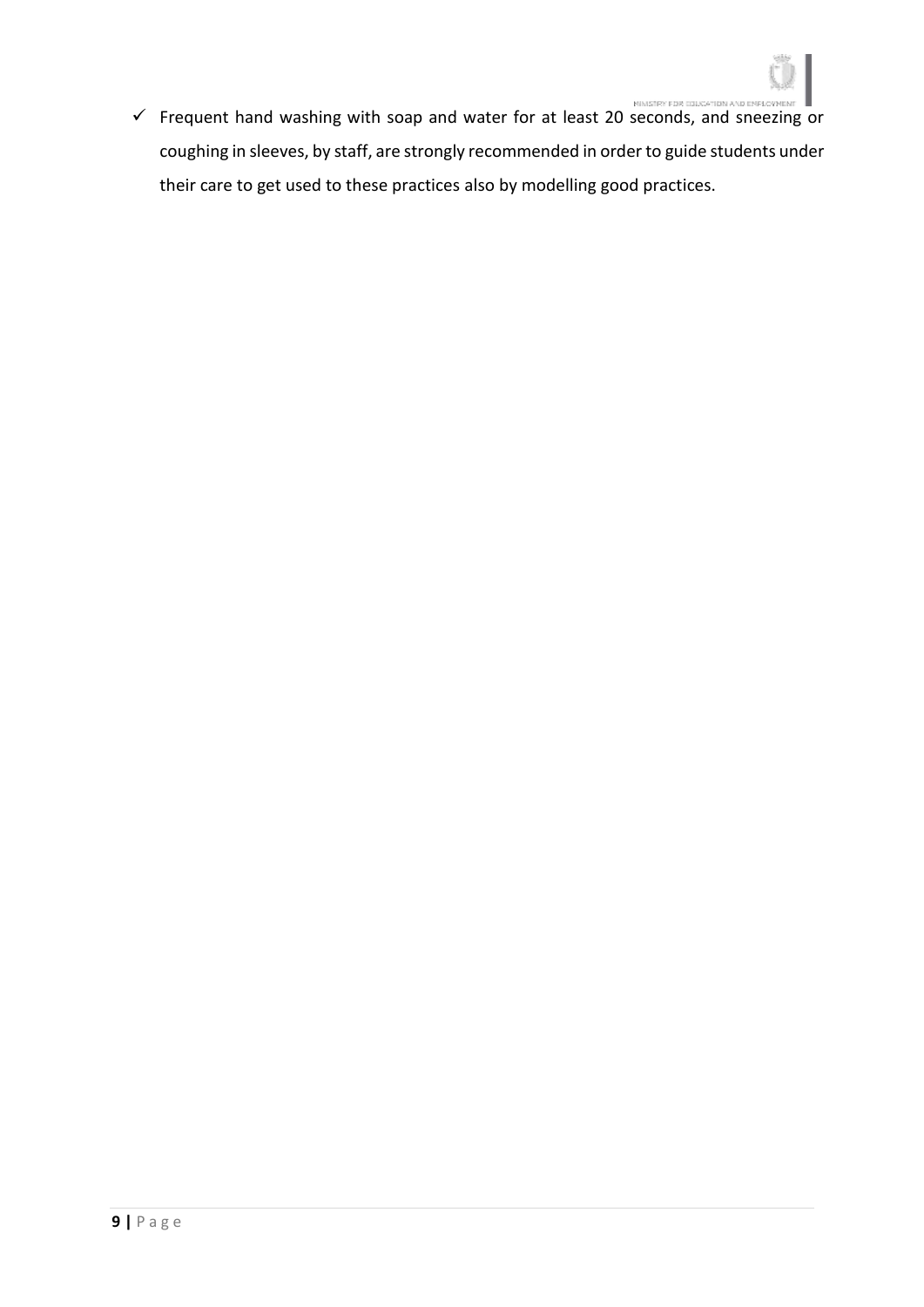# <span id="page-9-0"></span>Daily Operation

- $\checkmark$  Wherever possible, students and staff are recommended to remain within the same classroom/cluster/group, which composition is recommended to remain constant and social distance be observed. In particular, there should be no unnecessary close contact between students, or between students and staff members.
- $\checkmark$  Parents/guardians of students under legal age or students over legal age who have been classified as vulnerable should discuss attendance at the School with their doctor and also with the Management of the School, in order to assess the level of risk for the child to attend the School. The decision to attend rests with the parents/guardians of the student or with the student if of legal age.
- $\checkmark$  Parents/Students should assess for any signs of illness every morning before attending School. All persons who are unwell (students/staff) should not attend school
- $\checkmark$  Staff who feel unwell or are sick are not to go to work.
- $\checkmark$  Hand hygiene stations should be set up at the entrance of the School, so that staff and students can clean their hands before they enter. If a sink with soap and water is not available, provide hand sanitizer with at least 70% alcohol at reception and in each classroom.
- $\checkmark$  Keep hand sanitizer out of the young children's reach and supervise appropriate use.
- $\checkmark$  Crowding of persons should be avoided and can be mitigated by staggering entrance and dismissal and encouraging orderly flow of students/staff in common areas.
- $\checkmark$  All food items are to be carried and presented in containers which can be cleaned and wiped down before handling by staff, otherwise these should be handled by the student ensuring proper hand hygiene before and after eating meals.
- $\checkmark$  Shared food is still discouraged in light of the continued viral spread. Any food provided in school should be individually portioned.
- $\checkmark$  In case of water dispensers these are to be used only with personalized bottles or cups. Students are to bring their own labelled water bottle.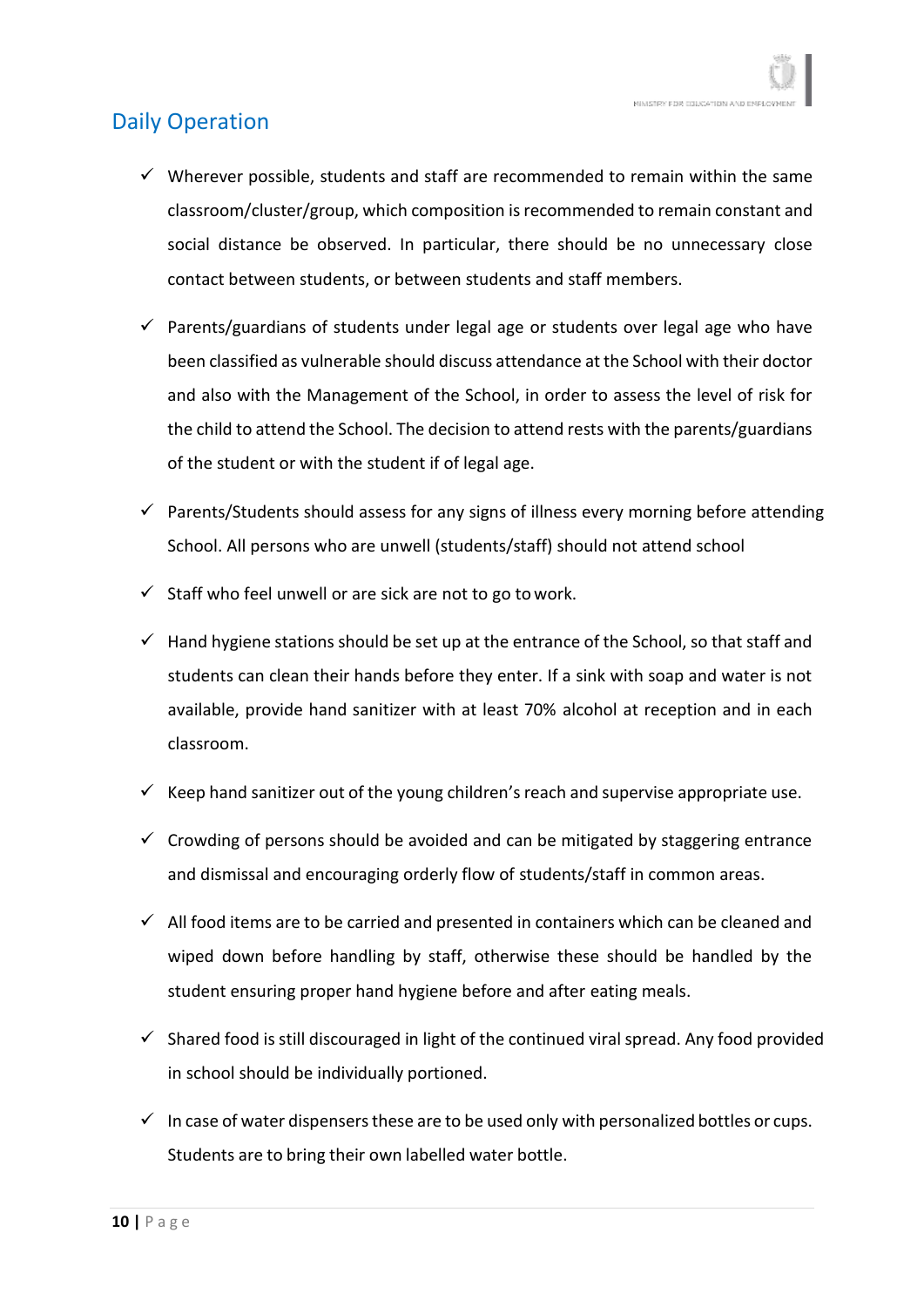- $\checkmark$  If common functional rooms are going to be used by different groups of students at different times in the day, the room must be cleaned and disinfected, including furniture, between each new group using the room and facilities for specific activities.
- $\checkmark$  Wherever possible, the use of outdoors is encouraged. Staggered play times can prevent too many students using the outdoor area at the same time. Games should be carried out only within the same cluster/group of students.
- $\checkmark$  Partners, collaborators, and contractors who provide agreed services to the School are to abide by these same guidelines when providing a service to the school.
- $\checkmark$  Parents failing to abide by the Schools' policies and procedures in these guidelines may forfeit their right for service.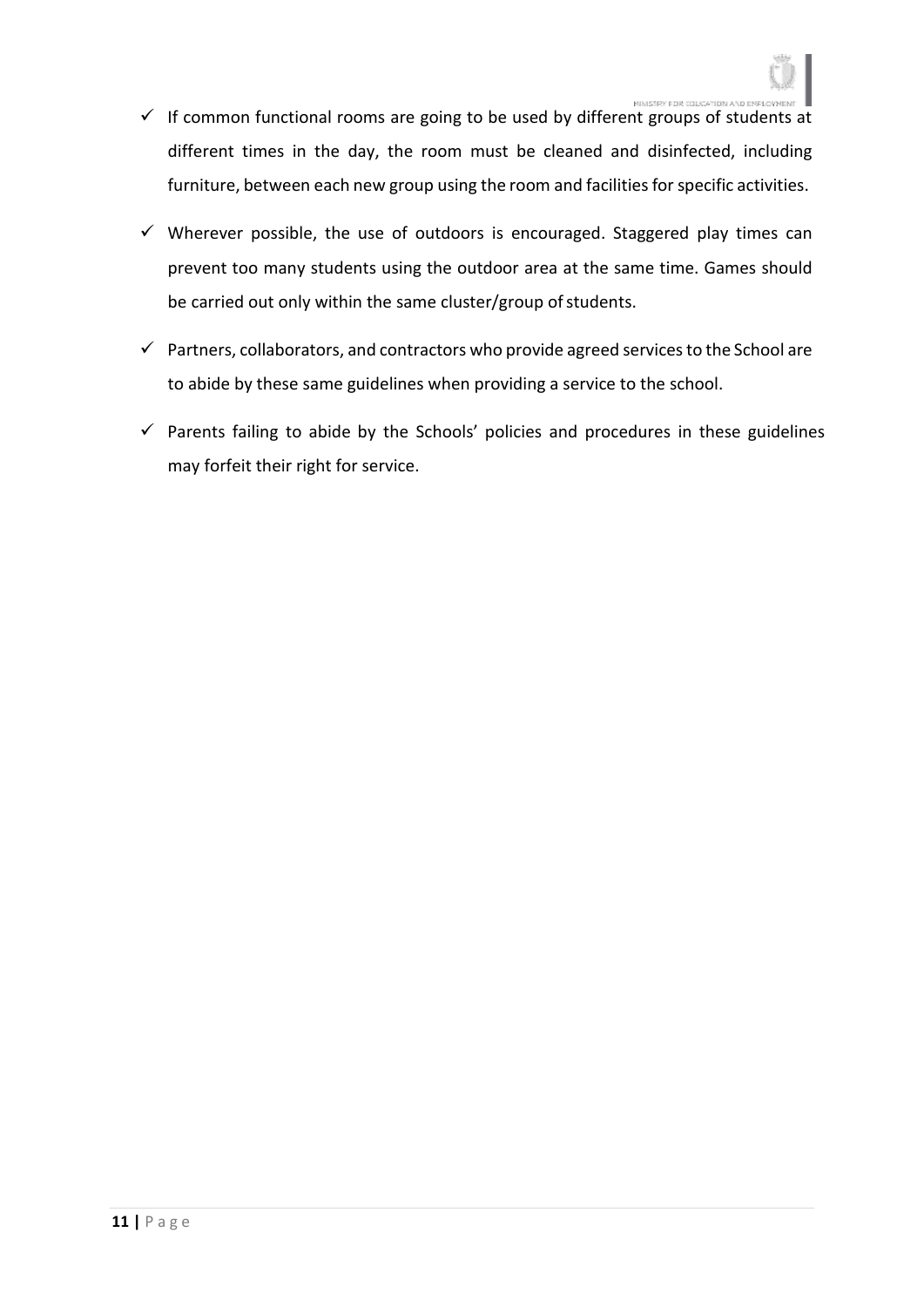# <span id="page-11-0"></span>Cleaning of premises

- $\checkmark$  In general, the infectivity of coronaviruses on inanimate surfaces (such as wood, metal, fabrics, and plastic) decreases rapidly depending on the material and environmental conditions such as temperature, humidity, and UV radiation. The cleaning of surfaces remains an important measure to ensure hygienic conditions.
- $\checkmark$  Premises and resources will be cleaned daily using approved products. A combination of cleaning with soap and water and disinfection will be most effective in removing the COVID-19 virus. Both cleaning and disinfection is most effective, using a combination of household detergents and disinfectants. A detergent is designed to break up oil and grease with the use of water. Anything labelled as a detergent will work. Cleaning should start with the cleanest surface first, progressively moving towards the dirtiest surface. Change water regularly. When surfaces are cleaned, they should be left as dry as possible to reduce the risk of slips and falls, as well as spreading of viruses and bacteria through droplets. Disinfecting means using chemicals to kill germs on surfaces. It is important to clean before disinfecting because dirt and grime can reduce the ability of disinfectants to kill germs. Disinfectants containing  $\geq 70\%$ alcohol, ammonium compounds, chlorine bleach or oxygen bleach are suitable for use on hard surfaces (surfaces where liquids pool, and do not soak in). The packaging or manufacturer's instructions will outline the correct way to use disinfectant. Disinfectants require time to be effective at killing viruses. If no time is specified, the disinfectant should be left for ten minutes before removing.
- $\checkmark$  Toilets must be cleaned regularly. Toilet seats, fittings, washbasins, and floors must be cleaned. In case of contamination with faeces, blood or vomit, disinfectant wipes should be used after removal of the contamination with a disposable cloth soaked in disinfectant. Protective gloves and mouth and nose protection must be worn by members of staff.
- $\checkmark$  A log detailing the time when the toilet facility has been cleaned and by whom should be filled in for each toilet facility.
- Disposable towels, rather than reusable towels, should be used.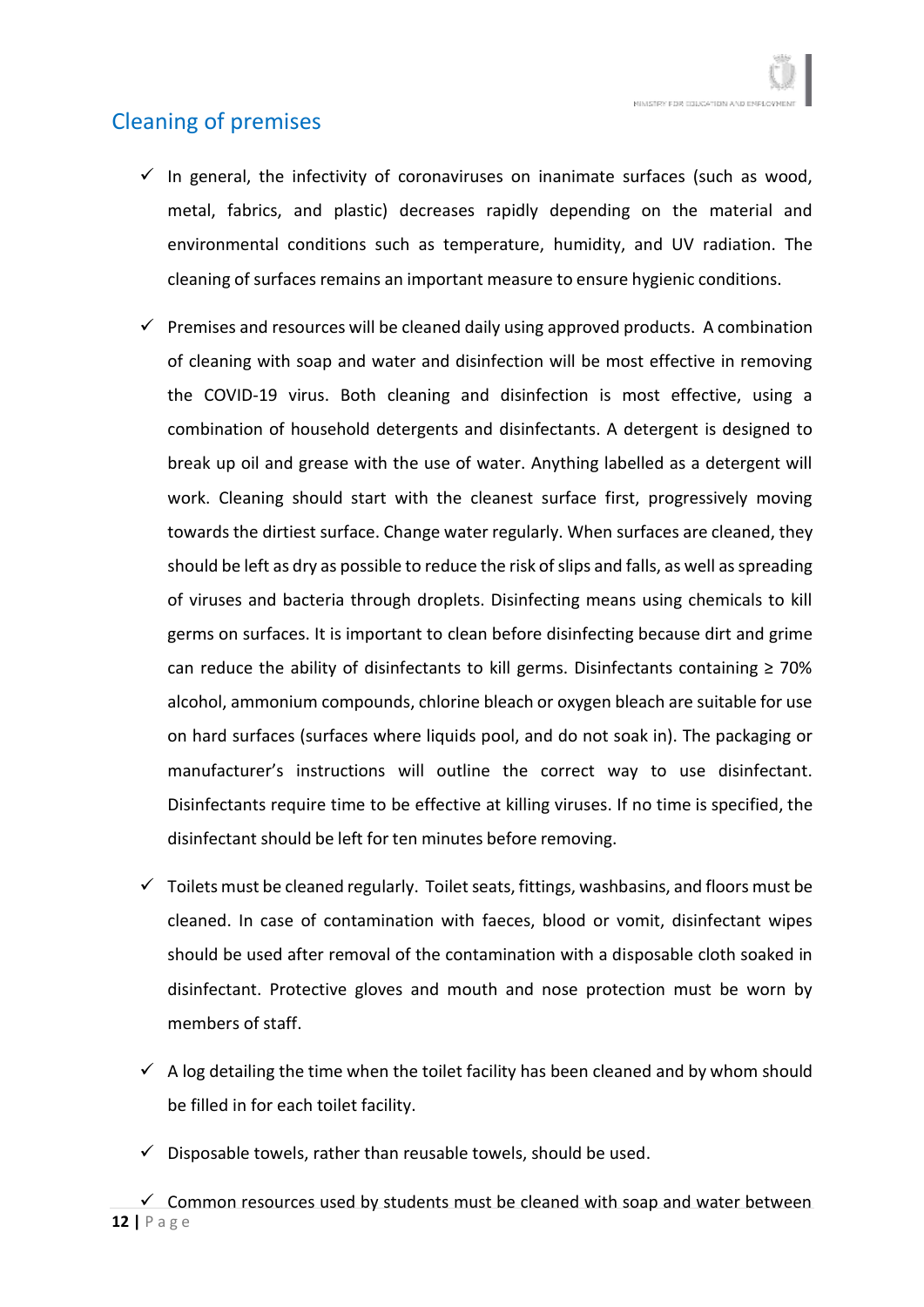one use and another and at the beginning and at the end of theday.

- $\checkmark$  Due to its heavy use as a play and exercise area for summer schools/Klabb 3-16, floor cleaning should be carried out more regularly and frequently throughout the day, and as necessary and as required in the case of spillages. It is recommended that where possible soft flooring should be wiped down by detergents and washed properly at the end of each day.
- $\checkmark$  The following areas should be cleaned particularly thoroughly and, if possible, several times a day in heavily frequented areas:
	- o Door handles and any other handles on drawers, windows, etc.
	- o Stairs and handrails,
	- o Light switches,
	- o Tables, phones,
	- o and all other grip areas.
	- $\checkmark$  All areas to be cleaned will be checked by assigned personnel and will be documented and signed by means of a check list.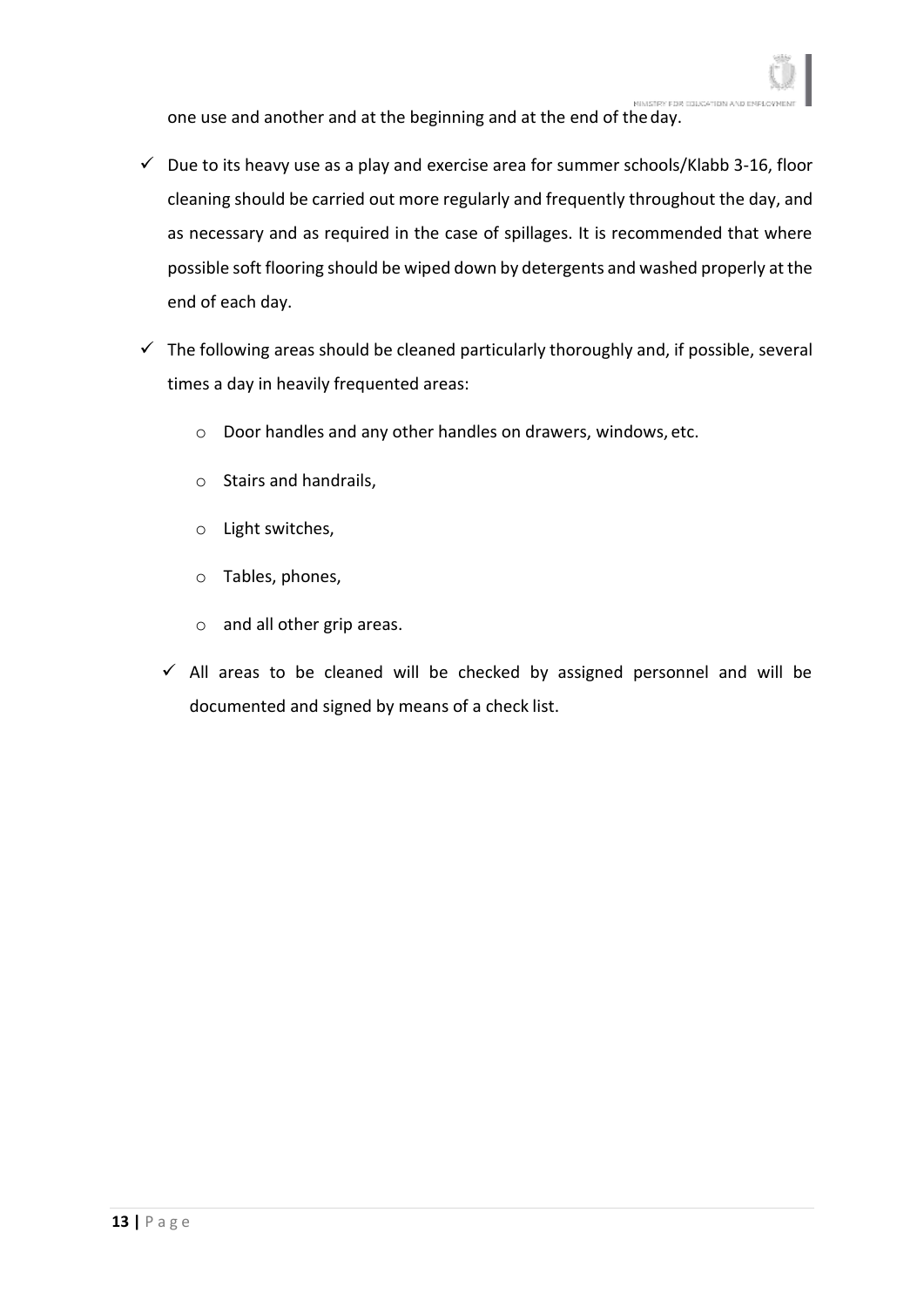## <span id="page-13-0"></span>Health Procedures

Procedures in accordance with health authorities have to be implemented if:

*Case A: Any member of staff, parents / guardians and students are found to have fever or other symptoms when trying to attend school.*

 $\checkmark$  In this case the staff member, parent and student would be refused entry to the premises and advised to return home/isolated until picked up by parents/ guardians. If symptoms are suggestive of COVID-19, then they are strongly advised to call 111 to book a swab.

#### *Case* B: Any member of staff or students develop fever or other symptoms during the service

- $\checkmark$  The person who develops any symptoms suggestive of COVID-19 would need to isolate themselves and leave the premises as quickly as possible. Staff are to call 111 to book a swab. Parents/guardians of students who have symptoms suggestive of COVID-19 are strongly advised to call 111 to get their child tested.
- <span id="page-13-1"></span> $\checkmark$  In any circumstance, staff and parents of students and students of legal age are to provide a doctor's certificate, attesting that the staff member or student are no longer sick and fit to return to school, before returning to the School<sup>2</sup>.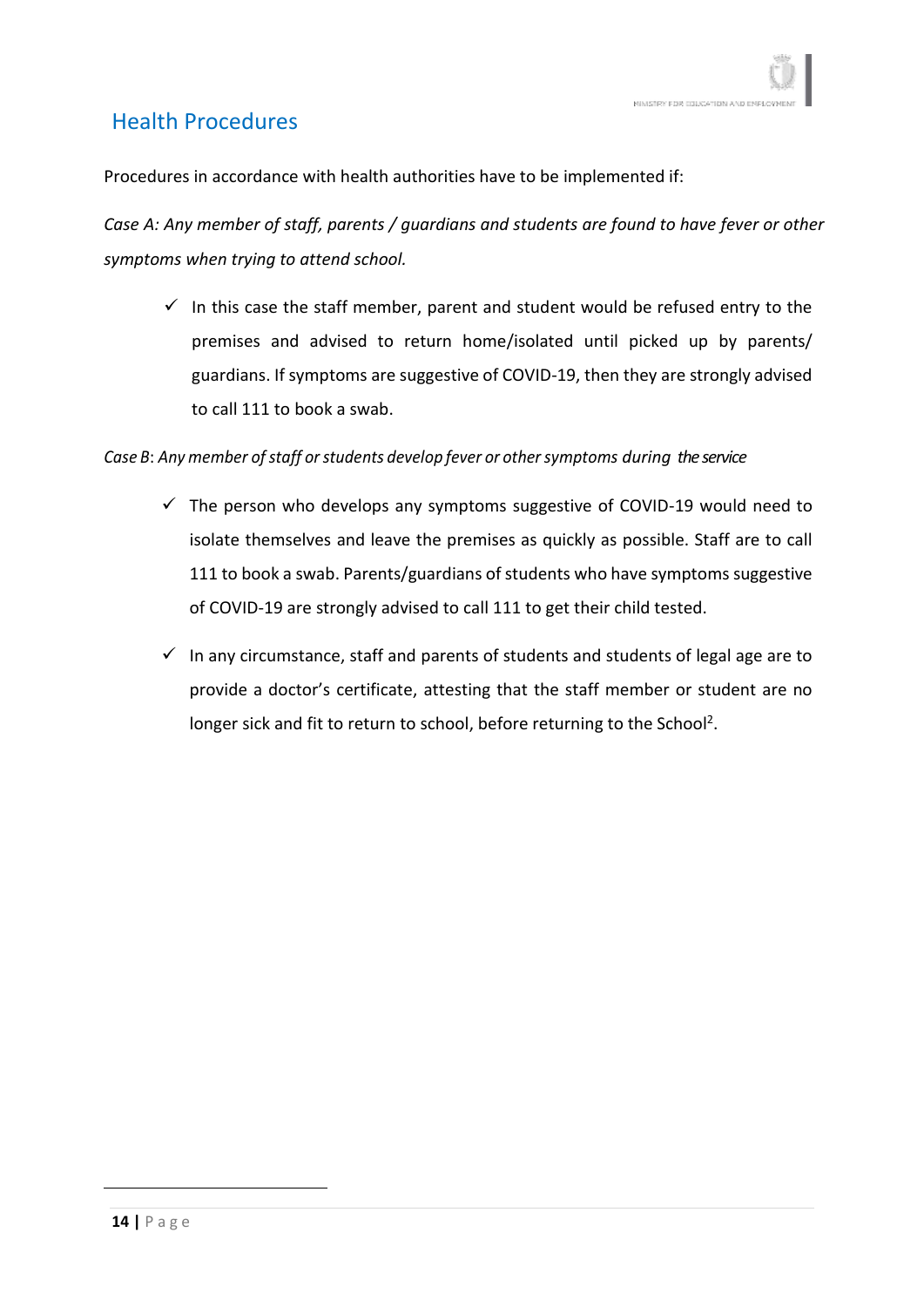## Plan if someone is or becomes sick

- The parent/s will be immediately contacted to pick up the child/student.
- Plan to have an isolation room such as an office, classroom, or an outdoor area, (weather-permitting), that can be used to isolate a sick student.
- If a sick student has been isolated in your facility, clean and disinfect surfaces in your isolation room or area after the sick child has gone home<sup>3</sup>.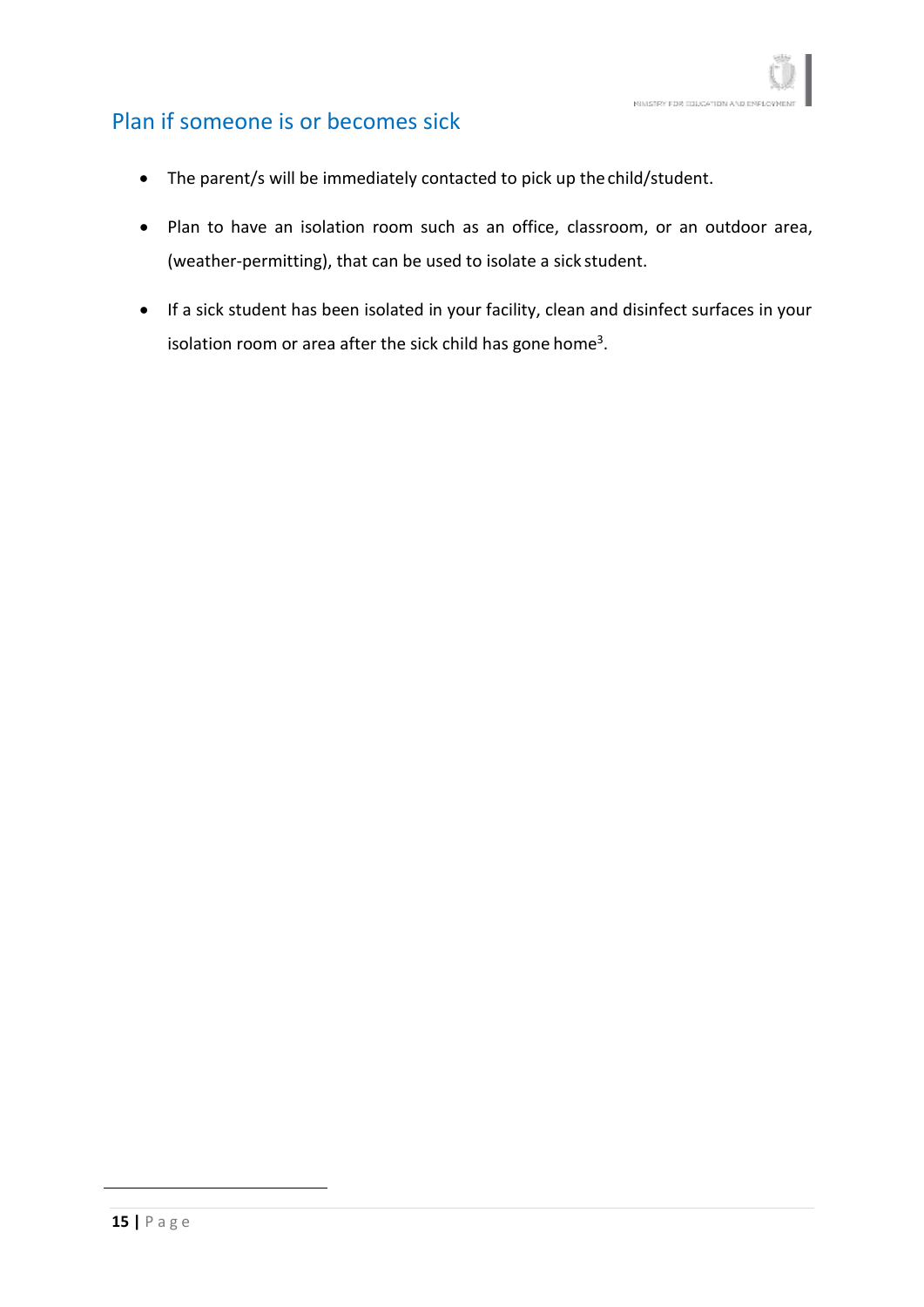# <span id="page-15-0"></span>Sports/Other Activities

<span id="page-15-1"></span>All activities which used to take place pre- COVID-19 pandemic should take place keeping basic mitigation measures in mind. Those activities which involve increased physical contact eg. sports, or where one would have an increased exchange of inhaled and exhaled air and the possibility of more respiratory droplets forming and being dispersed in the air or dropping onto contact surfaces, such as loud speech, singing and choir practice, may be additionally mitigated by increasing distances between students and taking place outdoors or in well ventilated rooms.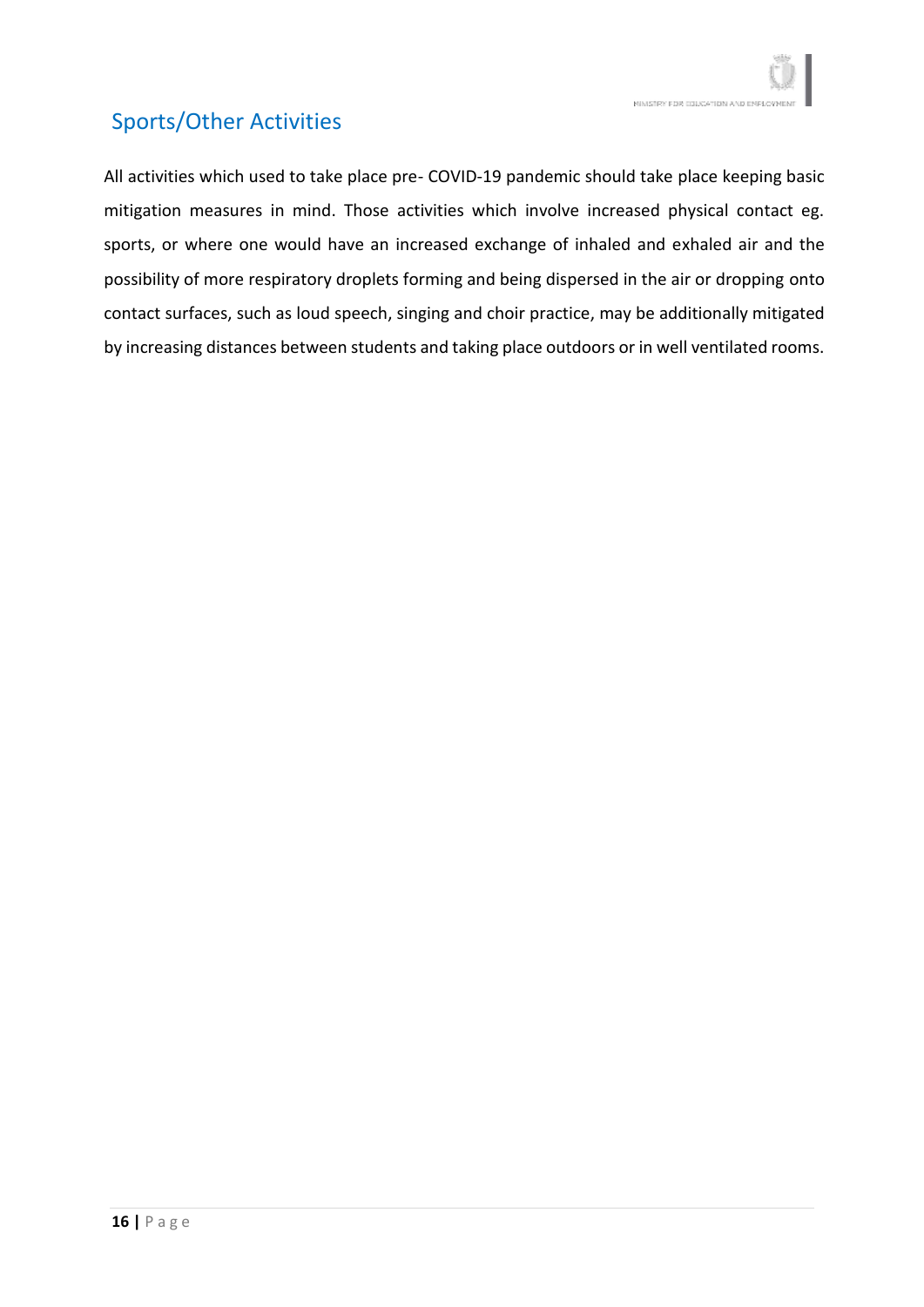# Students with disabilities

# *Changing of nappies*

When changing the nappy of a student with disabilities, the staff member must start by washing/sanitizing their hands and those of the student. Disposable gloves must also be worn during this time. Safe, diaper changing procedures should be followed. Steps should include:

- Preparation (includes putting on gloves, mask
- Cleaning of the student
- Removal and discarding of trash (soiled diaper and wipes)
- Putting a clean diaper on the student
- Washing of student's hands
- Cleaning up and disinfection of the changing station
- Washing of hands

After changing nappies, the child support worker/carer must wash their hands again (even if gloves were used) and the nappy changing area should be disinfected with a fragrance-free bleach as a sanitizing or disinfecting solution. If other products are used for sanitizing or disinfecting, they should also be fragrance-free. If the surface is dirty, it should be cleaned with detergent or soap and water prior to disinfection.

#### *Feeding, or Holding a Student with Disabilities*

- Staff should wash their hands, face, neck, and any exposed areas touched by a student's secretions.
- Staff should change the student's clothes if these are soiled. The overshirt or clothing of staff should be replaced if they have been soiled by secretions. Hands are to be washed again.
- Parents are to send a change or two of clothes every day.
- Contaminated clothes should be placed in a plastic bag.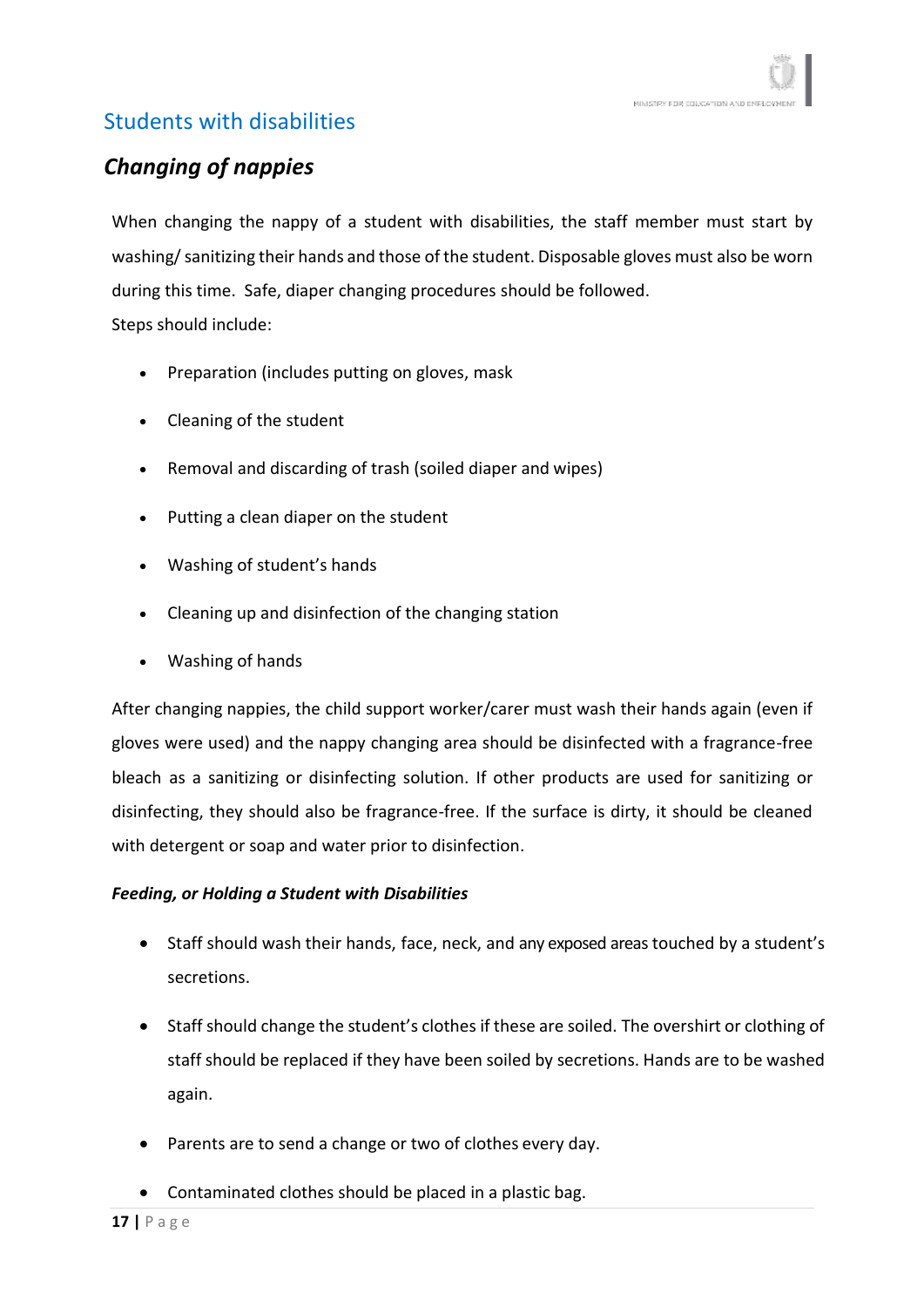### <span id="page-17-0"></span>**Transport**

The following recommendations should be considered for school transport:

- 1. Increase the frequency of transport services
- 2. Keep journeys as short as possible
- 3. Retaining the same cohort/cluster of students on every journey where possible.
- 4. Maintain safe physical distancing between students to decrease the number of occupants in the vehicle where possible
- 5. Masks are not mandatory on transport however it is recommended for students and staff especially when community levels of covid-19 are high
- 6. Proper cleaning of the vehicle between journeys
- If there are signs of illness, the students should not go to school.
- •